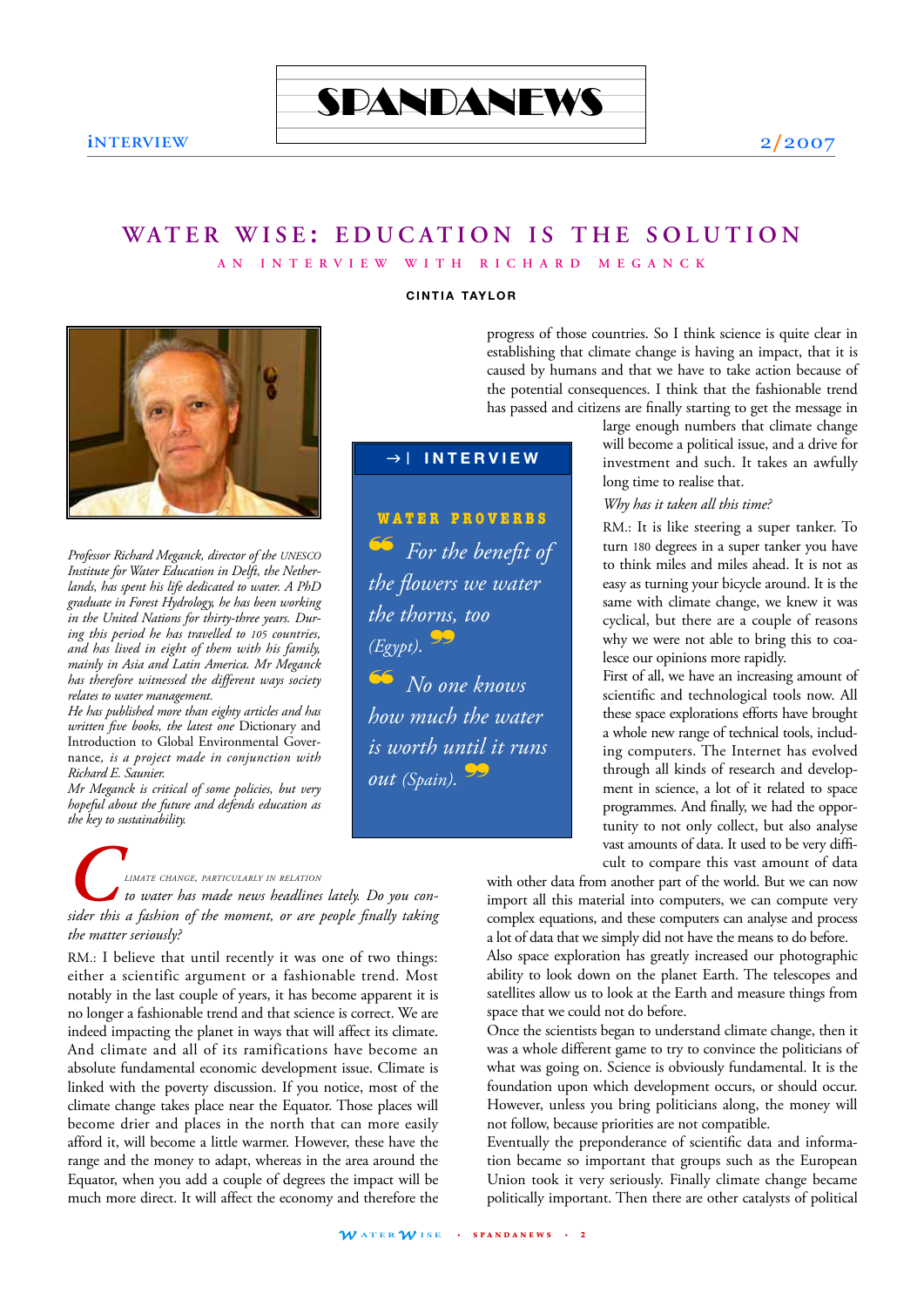and economical development. Poverty became so overwhelming that it was unacceptable to sit in comfort in developing countries watching people starve on TV screens.

So it is a combination of factors – social factors, economical factors, and technological factors – that had to come together. And that takes a long time. It is the super tanker again. When you want to change public opinion (to turn that super tanker around to force different investments), it takes a lot of time and energy. Because political systems prefer the *status quo*, they do not like change. It is much more complex than just the science.

#### *Could that long period of inactivity have held back solutions that could have prevented the current situation?*

RM.: Without a doubt! In hindsight we should have invested in this area much earlier. Selling an idea that is proven is much simpler than selling an idea that still has risks associated with it. Politicians were not willing to take the risk, economists were not sure if it was going to pay off. Bankers do not like to hear the word 'default'; they like to hear the word 'payment'. There are all kinds of reasons for these problems.

Certainly, we have missed opportunities. If we could have seen the future, we could have avoided wars and millions of deaths in genocides, in Rwanda, for example, or in Darfur: we could see them murdered before our eyes, yet look how long the political machinery has taken to realise what is happening there.

It is only the rare individual who can look into the future and say he is willing to take the risk. And sometimes they are ridiculed. Leonardo Da Vinci and many great minds were laughed at during their lifetimes. It was only afterwards we realised these people were brilliant! And the same thing happens in science. Science is an incremental process of trial and error. And only by giving it time to evolve can you eventually come to the point where you can say 'let's move'.

*Water sanitation is part of the Millennium Development Goals set for 2015. Yet, there are a billion people who do not have access to*

*water, and more than two billion people who do not have access to sewage and sanitation. Taking into account the current numbers and the fact that world population is growing, how can we reach the point at which people can actually drink water without having to walk many kilometres?*

RM.: There are several aspects to that question. First of all, money alone will not achieve the Millennium Development Goals. It takes citizen participation and commitment of all sectors of society. That in itself is complex. It also takes investment in education. And I say, underline that. Put it in a bigger font, because education is the key to the sustainability of things. I do not care how much you invest in water treatment plants, sewage treatment plants, water distribution facilities, dams, or irrigation systems. Unless you have people who are knowledgeable at all levels – from the technician to the minister – and unless you educate them to manage those systems for the long term, they are going to fail. Whether it is five months or five decades, those investments will fail if they are not maintained, nor operated within an ever-changing context.

That brings me to another issue. Jan Eliasson, former president of the UN General Assembly, made a comment once that struck me as one of the most important ones in the recent years. He said that if he would be king for a day and could make a single decision to improve productivity and the state of humans in the world, he would choose to remove the need of young girls and women to haul fuel, wood and water. Because we loose forty billion working days per year with this necessity. So he said, if instead you could have a standpipe a hundred metres from each home, or functional latrine system in each household, and whatever it would take to address the Millennium Development Goals and the educated people to manage it, then what would happen? Young girls could go to school and learn to read and write – literacy would go up. If they are literate they are taking responsibility for decisions that many cultures do not allow women because they are uneducated such as family planning. HIV-Aids rates will go down, community development will increase because you have women being more economically and

socially productive, and you will also have a higher education standard in the village to make more informed decisions. And this is important because this is when water becomes a cost-cutting issue. So water has touched all these sectors by that simple decision to achieve the Millennium Development Goals.

#### *But has training been provided in those areas, specifically in Asia and Africa, where water scarcity is already a serious issue?*

RM.: This is increasingly so. But of course, there is a tremendous gap between the need and the reality. If you look at this institute, we have around 1,500 applications a year from academically qualified people from all over the world to undertake their post graduate education here at Master and PhD level. We can only admit two hundred students. Even though we have educated and awarded over 13,600 degrees, this institute itself is only a drop of water in the

bucket of what is needed.

We did an informal survey a couple of years ago and we found out that if Africa is going to meet the Millennium Development Goals, they need a 300% increase in the number of trained professionals dealing with water. In Asia they need an increase of 200%. In Latin America and the Caribbean, a 50% increase in the number of trained people, from technicians to the most senior professionals or academics. We need thousands of trained people. And it is not only a developing country issue. I was recently sitting with a minister of one of the Scandinavian countries. They are going to lose 50% of their trained water professionals to retirement over the next ten years. They do not even know how they are going to meet this demand in parts of the developed world.

In Europe registrations for engineering and hard sciences are going down, whereas business registrations in universities are increasing greatly. The entrepreneur mentality has taken over in many parts of the world. By studying engineering or natural sciences, you will not necessarily become a multi-millionaire, but

*W* **ATER***W* **ISE • S P AND ANEWS • <sup>3</sup>**

**WATER PROVERBS** ❝ *If you wish to drown, do not torture yourself with shallow water (Bulgaria).*❞ ❝ *To give counsel to a fool is throwing water on a goose*

g | **INTERVIEW**

*(Denmark).*❞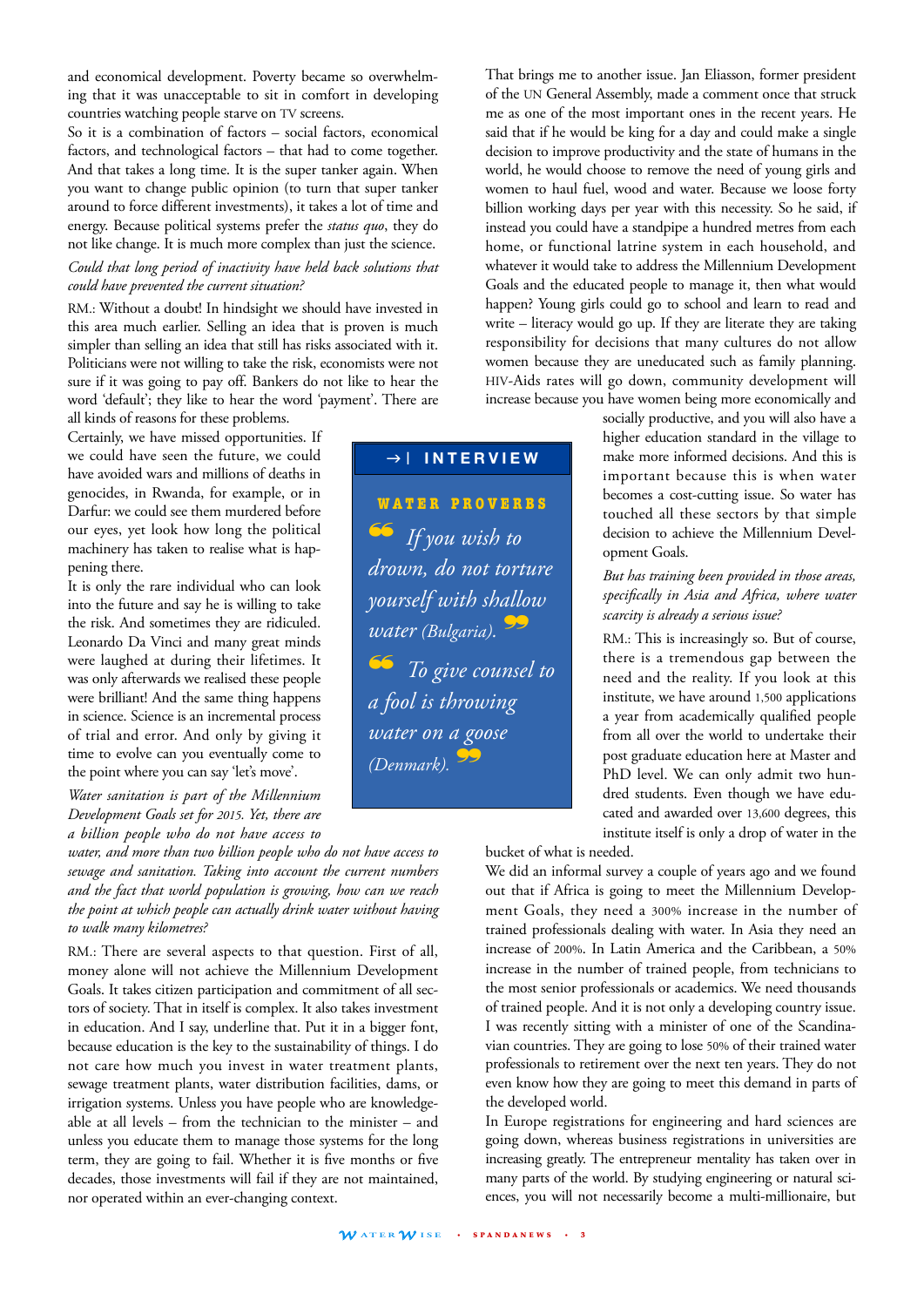you will have an exciting and challenging career. However, it is still difficult to attract people to those hard disciplines, as opposed to other disciplines that can offer greater monetary rewards.

In Africa, there are also institutions training water scientists, water engineers, water policy specialists, and other experts. But they are not meeting the demand, nor will they, even with the help of institutions like this in the north serving the developing world.

*Although it may be a worldwide issue, this demand may face particular difficulties in areas such as the African continent, where the Food and Agriculture Organization has declared twenty-five countries in state of emergency due to climate change and water scarcity. Some of these countries even have governmental debts. So how can they provide training, when they lack even basic needs and the means to sustain the country?*

RM.: The simple answer is the development banks: World Bank, Asian Development Bank, African Development Bank. The banks and the donor countries – the OECD countries – have to support this. It is in their interest. I call it enlightened self-interest. In other words, wealthy countries

investing in education are going to benefit directly or indirectly.

If the economic state is improved in the poorest countries, then the people from those countries can buy manufactured goods made in Europe, in North America, or in Japan. If their living standards are improved, if they have electricity in their villages, basic healthcare, if they can eliminate polio or if they tackle the Aids problem, or there are no longer parasites in the children's bellies, people begin to think about other things. So if you can meet these basic needs in the poorest of the poor countries, and then in the next level you improve the situation of other countries a little bit, over time you are going to help yourself, by selling your products. That is a direct benefit.

Indirectly, there are numerous ways we benefit from this, and several forms of helping these countries: low interest loans from the banks, debt relief from these big banks, subsidised loans from commercial banks because they have a corporate social responsibility to fulfil, and Official Development Assistance (ODA) from the OECD countries.

Another possibility is the concept of virtual water. That is part of the solution. A tomato in sub-Saharan Africa costs more than it does in Europe. You need water to grow a tomato, but there is so much demand and so little water. If you grow the tomato in Europe and export it to Africa, then you have got transportation cost plus European labour costs. And there is a direct relationship: the most water-poor countries have the poorest health, because they do not have good diets. They lack fruit and vegetables and all that variety we need to be healthy individuals.

Water rich countries in the north can grow vegetables and fruits and I predict that in the future they will get credit from their ODA for either giving those tomatoes away, or selling them at subsidised rates to the poor countries. And that is virtual water, because if you are eating a tomato in sub-Saharan Africa, you are consuming water, because it takes a lot of water to produce a tomato or any other vegetable or fruit. It

is virtual, as it is not water from Sudan, but from some place else. And you are benefiting from that. So it is a win-win situation in that sense.

*You have mentioned the need to invest in education.*

RM.: Fundamental.

*It is fundamental, but already in Europe less and less investment is going to this sector. How can we expect a change of policies, which will regard education as key for sustainable development and for access to water? How can we change the mindset of society?*

RM.: In Europe there are some positive signs in terms of percentage of Gross Domestic Product (GDP) that is going to the ODA. Several countries have said that they are going to go even above the 0,7% of their GDP to up 1%. That money has got to go to some place. That is a room full of money.

I do not know how you move a society forward without educating people. If you want to keep people ignorant, you do not allow them to learn to read and write; if you want to keep people illiterate then, either through force or just because they are

> not able to discern, to argue or to debate, they will all accept what is fed to them. And that is precisely the way to keep a society underdeveloped and how to keep a few in power.

> On the other hand, if you empower people through education, then people begin to question, they begin to say, 'my situation is not exactly like my neighbour's situation', and they begin to debate. Education is the fundamental mover; it is the catalyst for a chain reaction of things that will affect all sectors of development. If we do not invest in education, then we are really short-circuiting the developing world. We will keep them dependent on our aid, on our policies, on our lending mechanisms, and on our payback and interest rates. *But isn't that what is happening?*

RM.: Yes and no. There are some encouraging signs. Although

it can be abused, micro lending is an encouraging development by which people are being empowered. But there is also an increase of ODA and loan forgiveness. The World Bank, the International Monetary Fund and some donors, like the USA and the EU, have forgiven a lot of debts to the heavily indebted countries. Those signs give me at least some degree of hope.

Also, I say that one of the brightest things that has happened in the development scenario is that NGOs have assumed more power and responsibility. In fact, they can do things that governments can never do: they can touch politically sensitive issues that governments cannot really get involved with, and go where no government wants to go, where it is too dangerous. I think that although they have their detractors, organizations such as Greenpeace and other extreme groups have done some positive things for the world. And they have changed the direction of the super tanker of development in the last twenty-five years. But look at what is happening in certain parts of the world where there are attempts to restrict the work of the NGOs' communities. Why would anyone want to restrict them? Because they are trying to control larger segments of society. Once people are empowered to read and write and debate on the power, they congregate and governments will

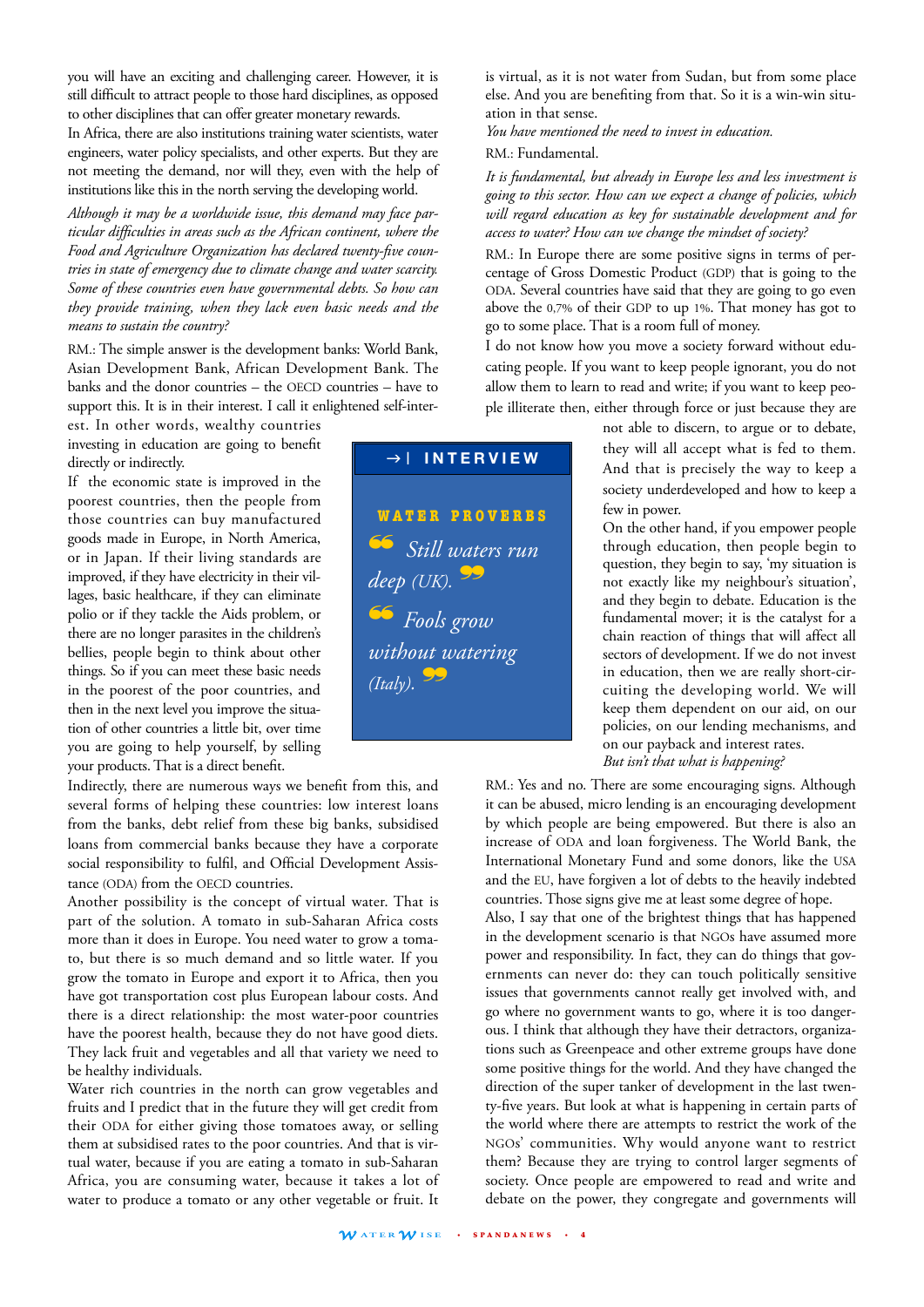obviously have to be more participatory. So that is a threat to a few and a benefit to the others.

My hope is that this opposition, if it is fully true, will be short lived and we will see the benefit and value of investing in education, and that the NGOs may push us in that direction. More money will have to go to education for the other parts of the machine to work. After all, if you have an automobile and it is running and you remove a spark plug, it is going to stop. All the pieces need to be there.

#### *How can we empower the populations themselves? How can we teach illiterate people about water and what in particular can we teach them?*

RM.: The NGOs, the Church groups and volunteers, they all have a vital role to help extend peoples' horizons. Think about the change that has occurred, from one generation to the next in simple things like littering. Younger children today take that much more seriously than my generation did when I was growing up. The usage of the seat belt: when I was growing up there

was no such a thing as a seat belt. Today, most children will not get in the car until they fasten their seatbelt. So those are important changes in other sectors, and I think there are some educators out there for the water sector.

Most rural communities are heavily dependent on agriculture, and farmers have a very important role to play and can teach us a great deal about water, and about the relationship between the air, the soil and the water. Without those three resources we would not have civilization. And the truth of the matter is that whether you are a shoemaker, a heart surgeon, or a farmer, your dependency on water is identical. Without

it, your profession, your life, your daily situation totally changes or is even destroyed.

Also the Internet is doing a tremendous amount in educating people about the importance of water. Even more so once the hundred-dollar computer becomes available, which Bill Gates claims to be in the near future. Aid agencies will be able to purchase millions of computers for one hundred dollars each and can distribute them all over the world.

And so, there are both technological aids and human factors to some of these problems. The NGOs, the farmers, the local community leaders can move vast numbers of people in the direction of education, leading them to understand the importance of it. Then the investments will be needed. But remember that even when the poorest and least powerful country sits down with the World Bank and says 'Look, our people really need water, and education', it is their decision how and in what form these loans come.

### *Is there a will on the part of international organizations to promote this education?*

RM.: Yes, I think there is a will. I think there is also an awful lot of waste, to be honest. There is unnecessary competition even among international organizations to grab headlines.

And sometimes it is difficult to do all the years of work needed to get the platform in place from where you can really start affecting societies.

**WATER PROVERBS** ❝ *Words are bubbles of water, deeds are drops of gold (Tibet).*❞ g | **INTERVIEW**

The World Health Organization and Rotary International have been labouring for thirty-five years trying to fight polio. Nobody even knew it. Nobody got any credit. Now we are finally at the point where polio is only present in a few countries, with a few cases a year. We can even dream about completely eliminating that disease from the world. Look at how many years Aids was not only forgotten but not even recognised. How Aids patients were treated as pariahs. But now we are finally getting to the point where the disease or the syndrome can be understood, it can be managed, and investment is finally starting to come. A couple of world leaders have helped, like Bill Clinton who contributed with a tremendous amount by putting Aids on the top of his foundation's agenda. There are some enlightened leaders in Europe who have taken Aids or climate change issues to the frontlines. Look at what Tony Blair has done in the EU to help bring climate change to the discussion board. There has got to be a combination to help these things move forward. I always use the

term 'the pope'. 'The pope' would be somebody who can address the international community and get leading decision-makers to listen.

And then there has to be a movement concerning education. How many years was water a forgotten issue? Finally, in the last few years it is at the top of the international agenda. For a lot of years we thought of water as a means to carry our waste away and it was something that was just there. Water is a renewable resource, but it is not an inexhaustible one. Because the cost of treating water will become so high, it will become inaccessible to people if we continue to contaminate it.

#### *Will it become the new petroleum?*

RM.: In my opinion, it already is the new petroleum, particularly if you look a few years into the future. Look at Yemen's capital city of Sanaa. Their water level sinks in metres per year. Sanaa's water system was built for fifty thousand people and now there are a million people in Sanaa. In ten to fifteen years they will run out of water. They have to do something today to have water then. Again, that's far-sighted thinking.

*In the West we can spend between two hundred and six hundred litres of water daily. Simply by flushing, we can use fifty litres in one day. In some countries twenty to fifty litres of water daily is something that is difficult to attain. How have we reached this unbalanced world?* 

RM.: In the case of water, we thought it was always renewable; we did not really talk about the inexhaustible part of the equation. It is a circle. My dad used to tell me, because we come from a farming background, 'they don't make much soil these days'. What he was trying to say is either you treat your soil well or you will have to pay for cleaning it in the future, or you would have to sell your farm and move to another place. It is the same with water. We used to think water would always keep coming, and it would always be clean water, and little by little we became aware that we had to clean it and we invested in it. That's part of it.

Then in the OECD countries we really never made a distinction between potable water and grey waters, which are other